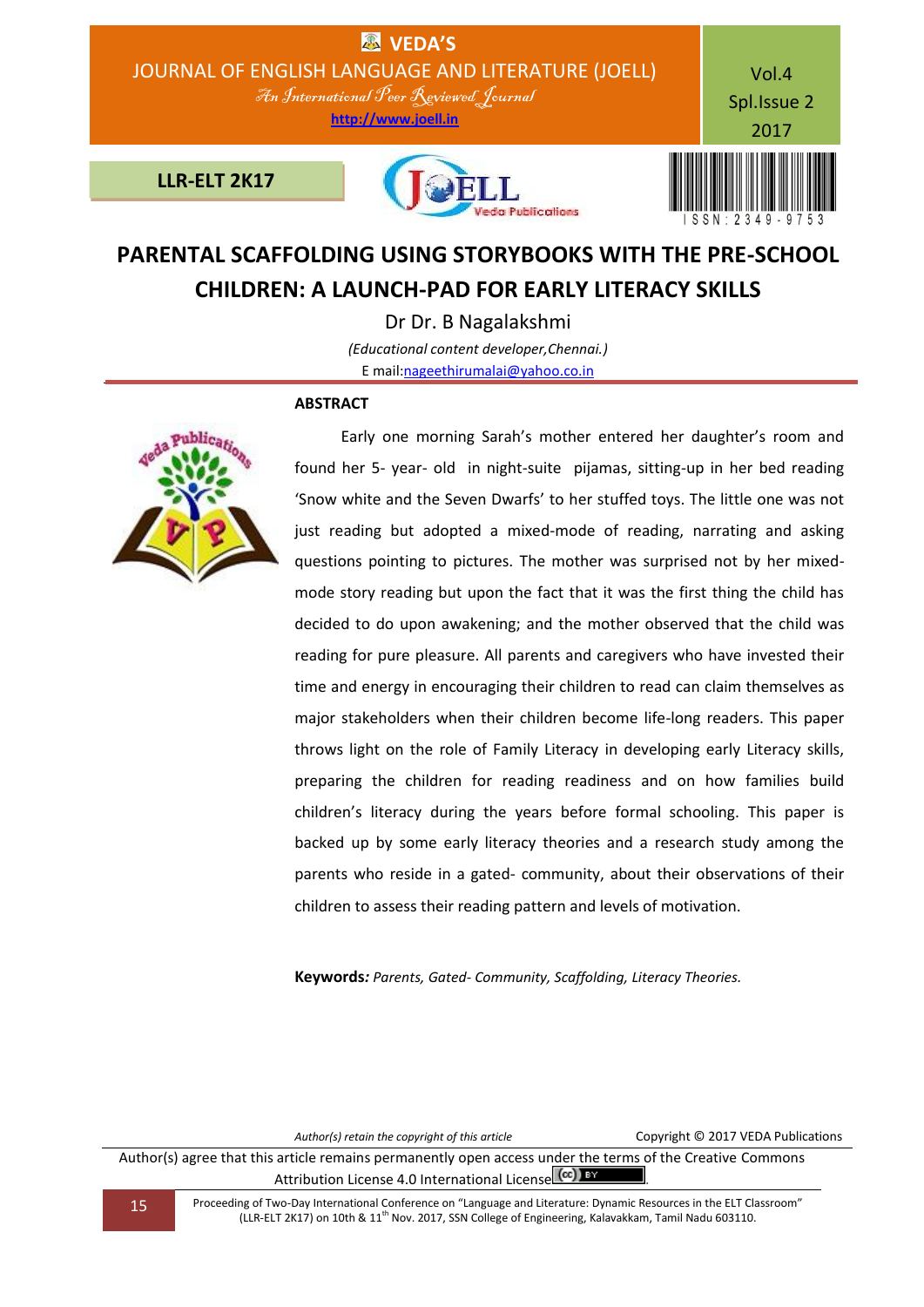#### **INTRODUCTION**

Children do not learn to read and write spontaneously. Children come to preschool and kindergarten having been exposed to various language and literacy environments at home. Adult support is needed to maximize children's learning as they actively construct knowledge about the way read and writing work. The values, attitudes, and expectations toward literacy that are acquired in the home can have a long-term effect on learning to read. The below discussed history of Early Literacy Skills establish a link between the home and school environments and lays foundation for current teaching learning practices.

### **SOCIAL CONSTRUCTIVIST THEORY**

The Social Constructivist theory based on Vygotskian principles adds a cultural dimension to the conversation about children's acquisition of literacy (Vygotsky, 1978). The basic tenets of this theory are (a) children construct knowledge within a socially mediated cultural context, (b) language is a key component in children's appropriation of knowledge, (c) knowledge is constructed most effectively when adults 'scaffold' or 'support' children's development at appropriate levels, and (d) children acquire knowledge with the assistance of an adult or more experienced peer with a continuum of behaviour called the Zone of Proximal Development.

Most of the researches on Early Literacy Skills development state that children who come from homes and communities in which adults model and discuss reading and writing have quite different literacy schemes and practices than do children whose caregivers interact less with the tools and processes of literacy.

#### **MATURATION THEORY**

Arnold Gesell (1925), the leader of the maturist movement compared cognitive maturation to physical maturation. Children would be "ready" to read when they had developed certain prerequisite skills that could be evaluated by the readiness testing. According to this theory there is little teachers and parents can do to hurry the process of development. Reading readiness and readiness testing were central themes of early reading

instruction until well into 1950s (Lilly & Green, 2004:2)

### **BEHAVIORIST THEORY**

Reading program based on behaviourist theory, which is still used by some school systems today, are fast-paced, teacher-directed approaches based on the behaviourist science of the 1970s. Children learn languages by repeating words and sentences modelled by their teachers, and working through sequences of reading skills in workbooks and programmed texts. The act of reading is seen as a series of isolated skills addressed by teachers hierarchically and scientifically.

# **PARENTAL SCAFFOLDING CREATES AN AWARENESS ABOUT THE ALPHABETIC PRINCIPLE**

The National Research Council recommendations state that letter knowledge is one of the basic prerequisites for success in literacy learning (cited in Lily & Green 2004; 14). Many experiences with environmental print, books, and other literacy materials give children the opportunity to become familiar with letters and sounds. Through their own active learning as adult scaffolding, young children become aware of the alphabetic principle which is the awareness of the systematic relationship between letters and sounds. Children will become familiar with the shapes and names of letters when they play with magnetic letters, alphabet puzzles, and matching games or form letters out of clay.

## **RESEARCH METHOD AND DISCUSSION OF THE FINDINGS**

A survey was taken among the parents of a Gated-community called Rosedale at OMR to find out the scaffolding pattern of the parents towards their children at pre-schooling stage and the related aspects which provide almost a springboard in developing the Early Literacy Skills. A questionnaire which had 9 questions on the choice of books, the notable behaviour of the children after listening to the stories, their observation about how they correlate some texts, rhymes, titles in the day- today life from the stories they heard. This survey was taken among 30 parents. The following are the significant statistical findings: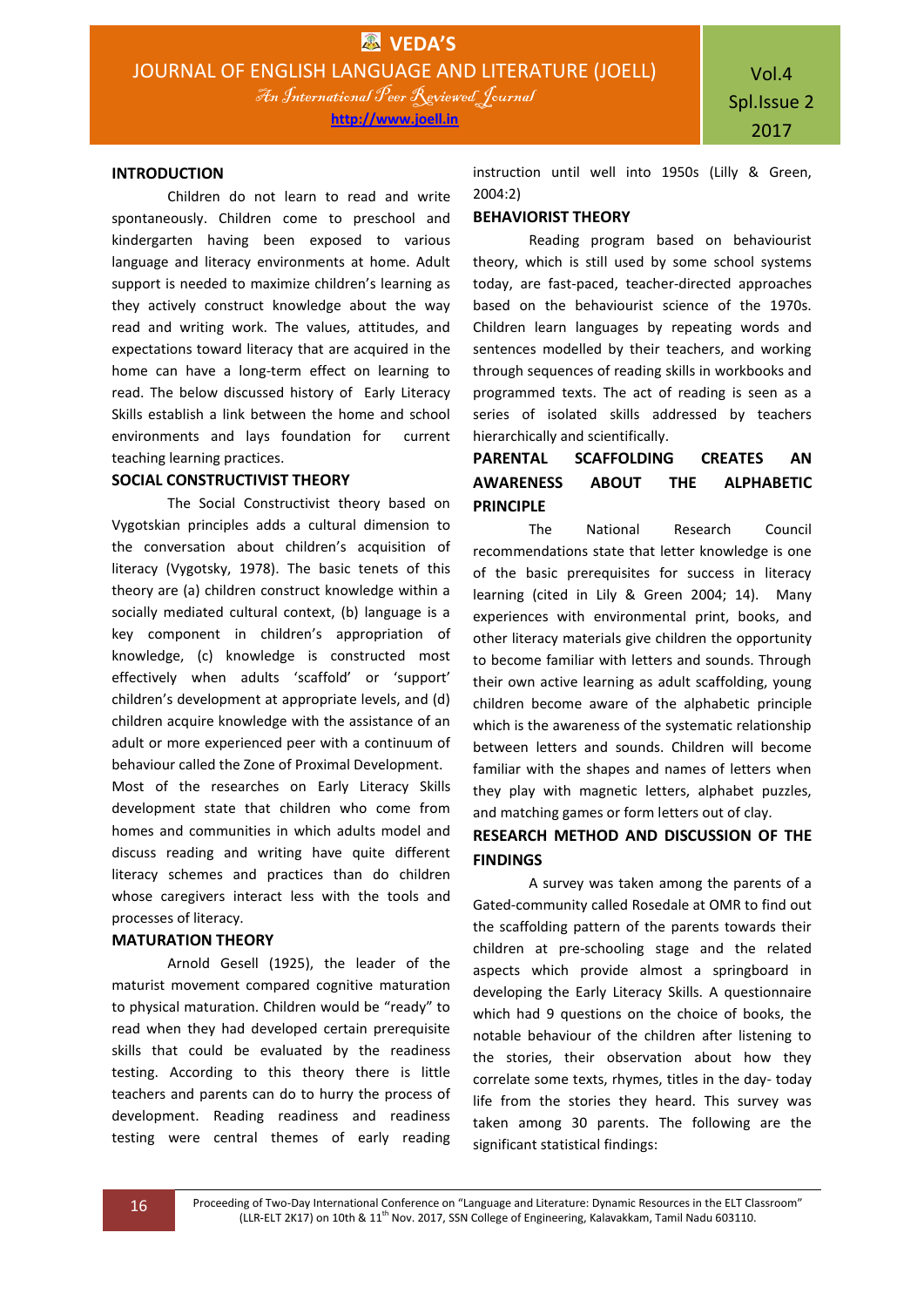- $>$  53 % of the children are not scaffolded and 47 % of them are scaffolded with storybook at preschooling days.
- $\triangleright$  Out of the 40 % of the scaffolded children, 72 % are scaffolded by mother, 13% of them by father and 15% by grandparents. Study reveals caregivers are not scaffolding the children due to illiteracy.
- $\triangleright$  To a question about the age of scaffolding, 83 % of them are read stories from the age of 2.5 years almost at kindergarten level whereas 17 % of them are supported even before that period.
- $\triangleright$  When responses were elicitated about the choice of books, 68% of the parents stated using moral storybooks, 12 % were using mythological stories, 10 % were using board books 5 % were using music books and 5% were using pop-up books.
- $\triangleright$  Various reasons can be attributed for lack of scaffolding among the children using storybooks. 42 % of the parents attributed it for lack of time as both the parents are working, 28 % of them stated they had no such awareness about engaging the child with literary activities, 20 % of them didn't get any positive response from the child and 10% of them attributed other factors for this.
- $\triangleright$  To a question about their opinion on the effect of scaffolding in developing the early literacy skills, 79 % of them believe in positive effect whereas 21 % are skeptical about it.
- $\triangleright$  When the parents were asked to write some critical observation of their children about any notable behaviour, any correlation of the characters, objects, texts with real life situations almost all parents failed miserably in giving response.

# **SUGGESTIONS TO PARENTS TO CREATE CONCEPT ABOUT PRINT AMONG THE PRESCHOOLERS**

A child at the age of 2.5 demonstrated a beginning awareness of print when she sat down with her mother to read stories. Opening a book on her lap, she told her, "I'll read it". After looking at it for a minute or two she turned to her mother and said, 'You read the words". The child maintained control by holding the book and turning the pages herself. Her request revealed that her new knowledge that print rather than pictures produce the meaning of the story. Parents giving awareness about the print materials at pre-schooling days augment their reading and writing skills at later stage.

Fisher (1991) has given the following factors that adults can help young children as they grow in their learning about print:

| <b>Book Knowledge</b> |                               | <b>Directionality</b> |                              | <b>Visual conventions</b> |                           |
|-----------------------|-------------------------------|-----------------------|------------------------------|---------------------------|---------------------------|
| $\bullet$             | Front and back of book        | $\bullet$             | Where to begin reading on a  | ٠                         | Concepts of letter, word, |
|                       | Progression of reading left-  |                       | page                         |                           | and sentence              |
|                       | hand page before right-hand   | $\bullet$             | Reading left to right        |                           | Spacing between words     |
|                       | page                          | ٠                     | Return sweep                 |                           | Punctuation               |
|                       | Page turning and book care    | $\bullet$             | Following pages sequentially | ٠                         | Letter recognition        |
| $\bullet$             | Difference between pictures   |                       |                              |                           |                           |
|                       | and print                     |                       |                              |                           |                           |
|                       | Title, author and illustrator |                       |                              |                           |                           |

## **CONCLUSION**

This paper is limited to a survey on parental scaffolding using storybooks. This can be extended to scaffolding using music, rhymes and other animation

picures, videos, CD ROM stories. The study can be extended out of the gated community and from the parents of various strata of the society.

17 Proceeding of Two-Day International Conference on "Language and Literature: Dynamic Resources in the ELT Classroom" (LLR-ELT 2K17) on 10th & 11<sup>th</sup> Nov. 2017, SSN College of Engineering, Kalavakkam, Tamil Nadu 603110.